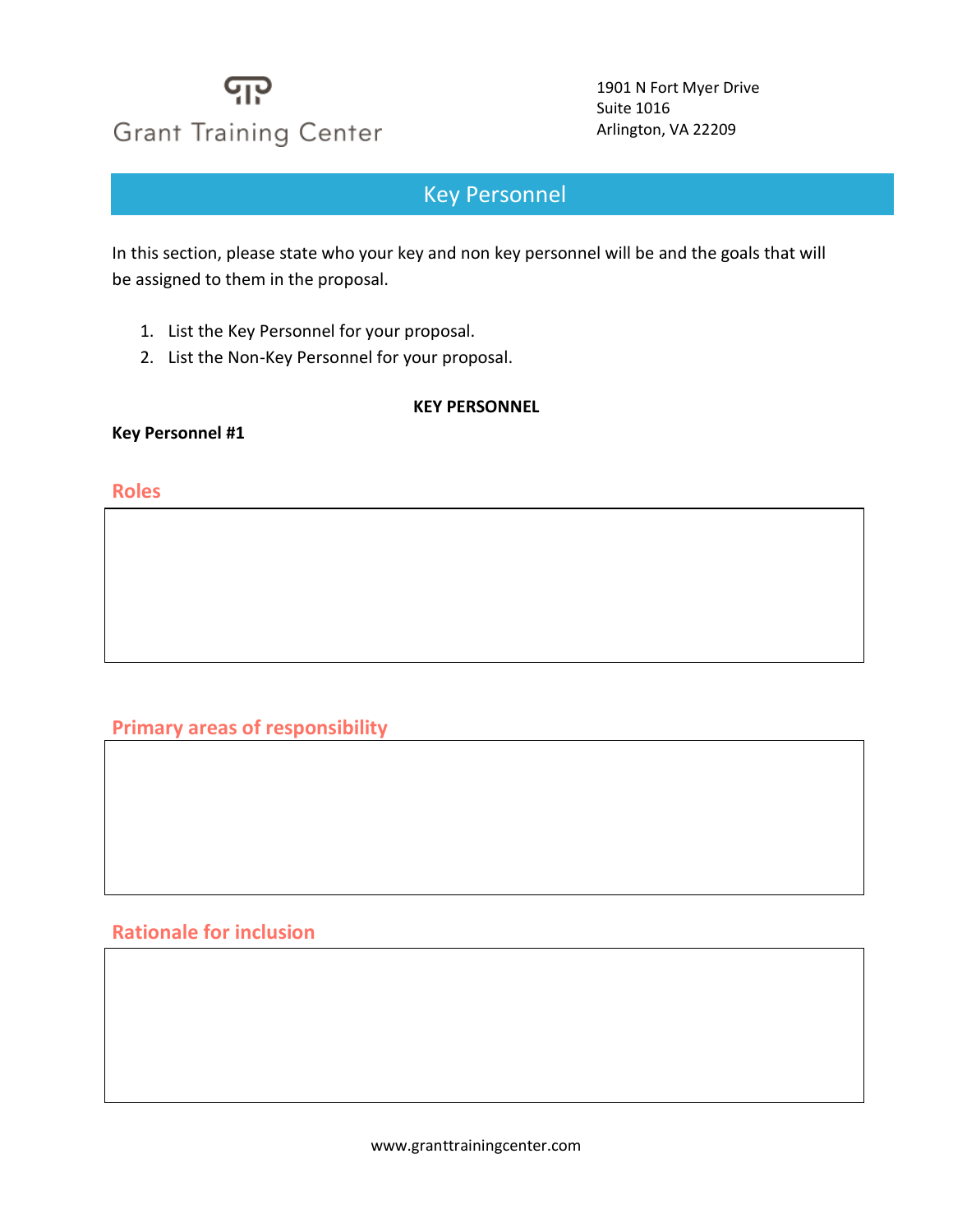## <u> ျာ</u> **Grant Training Center**

**Key Personnel #2**

**Roles**

**Primary areas of responsibility**

**Rationale for inclusion**

### **Key Personnel #3**

**Roles**

1901 N Fort Myer Drive Suite 1016 Arlington, VA 22209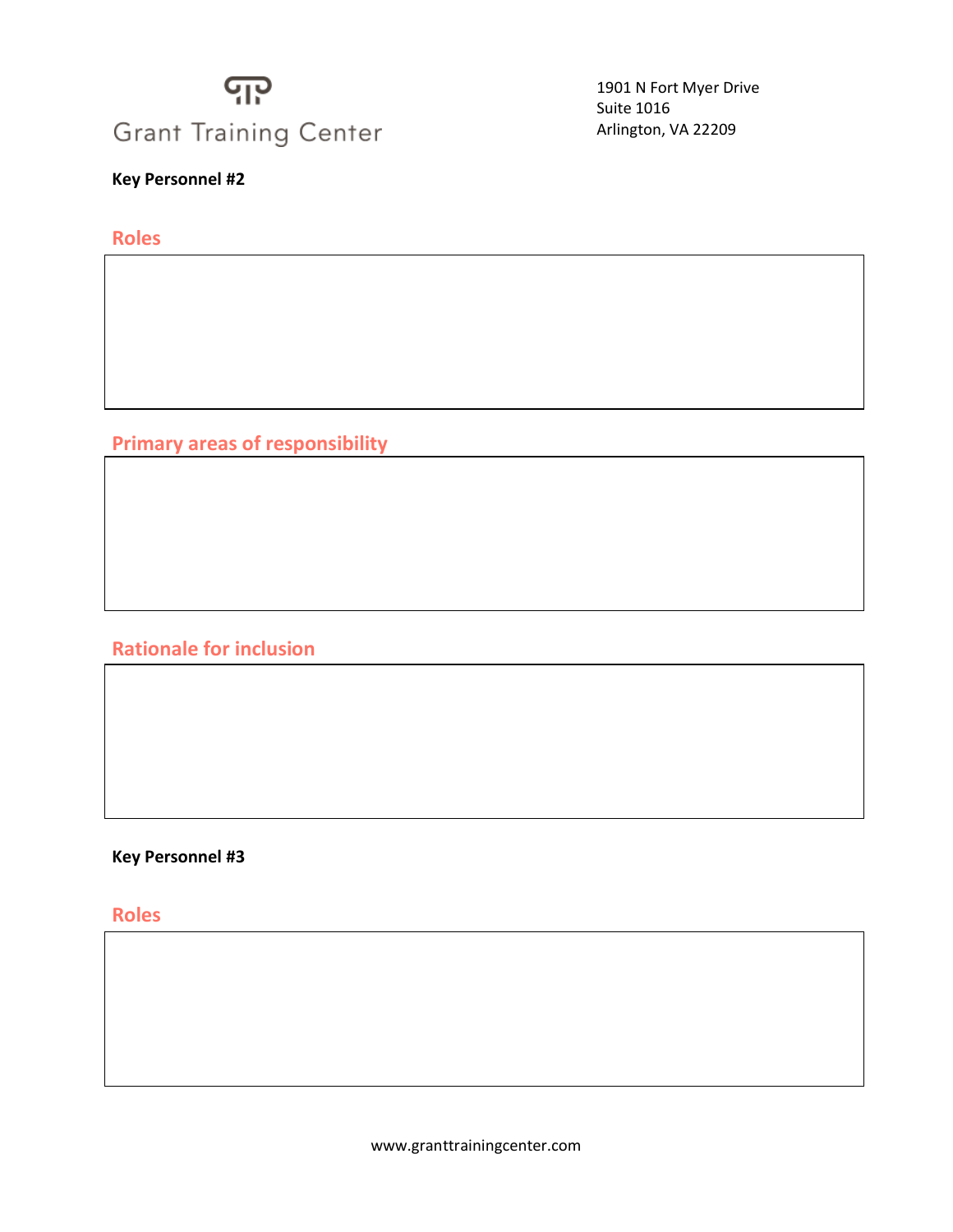

1901 N Fort Myer Drive Suite 1016 Arlington, VA 22209

**Primary areas of responsibility**

### **Rationale for inclusion**

#### **Key Personnel #4**

**Roles**

**Primary areas of responsibility**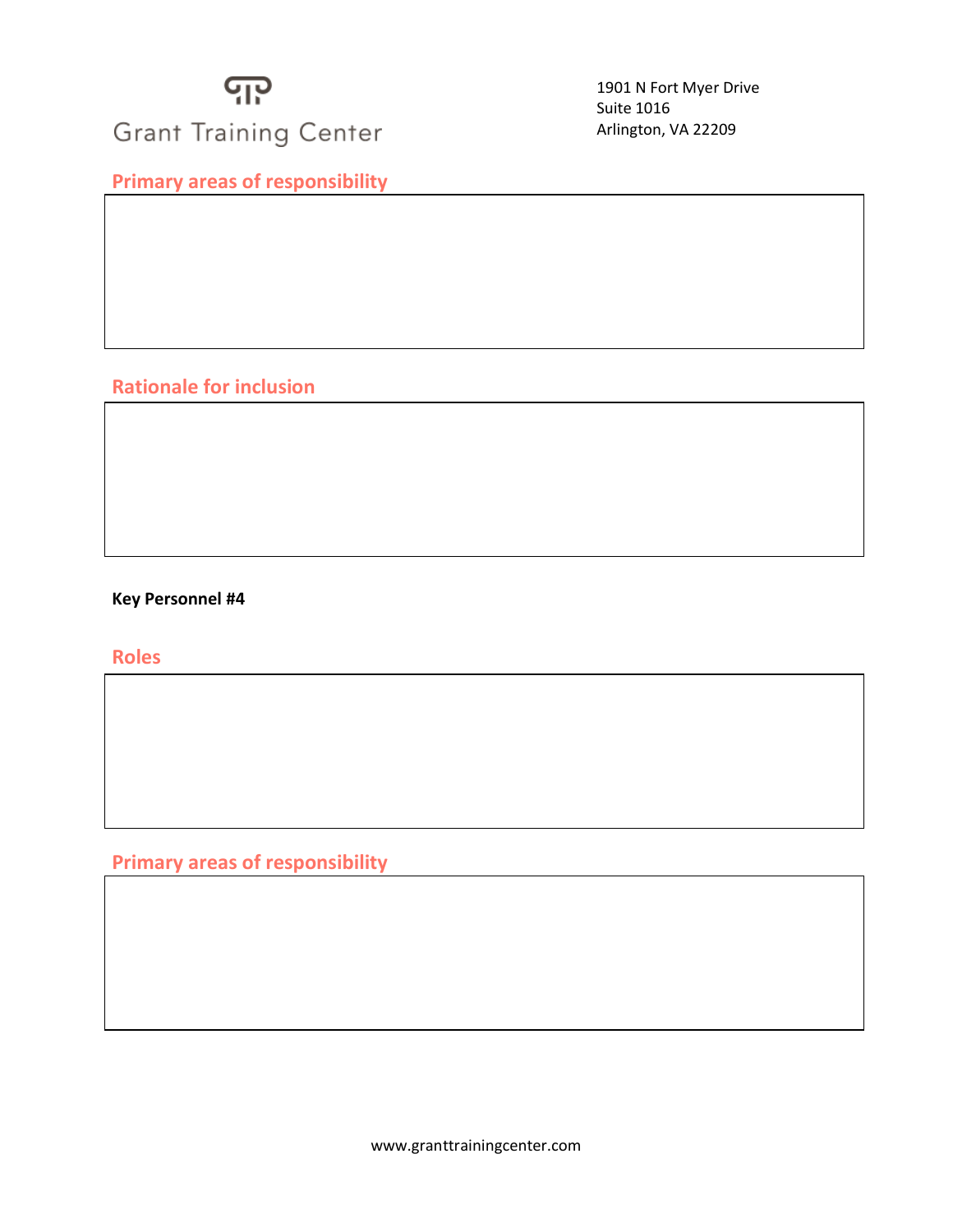# <u> ရ</u>ှာ **Grant Training Center**

**Rationale for inclusion**

1901 N Fort Myer Drive Suite 1016 Arlington, VA 22209

**Key Personnel #5**

**Roles**

**Primary areas of responsibility**

**Rationale for inclusion**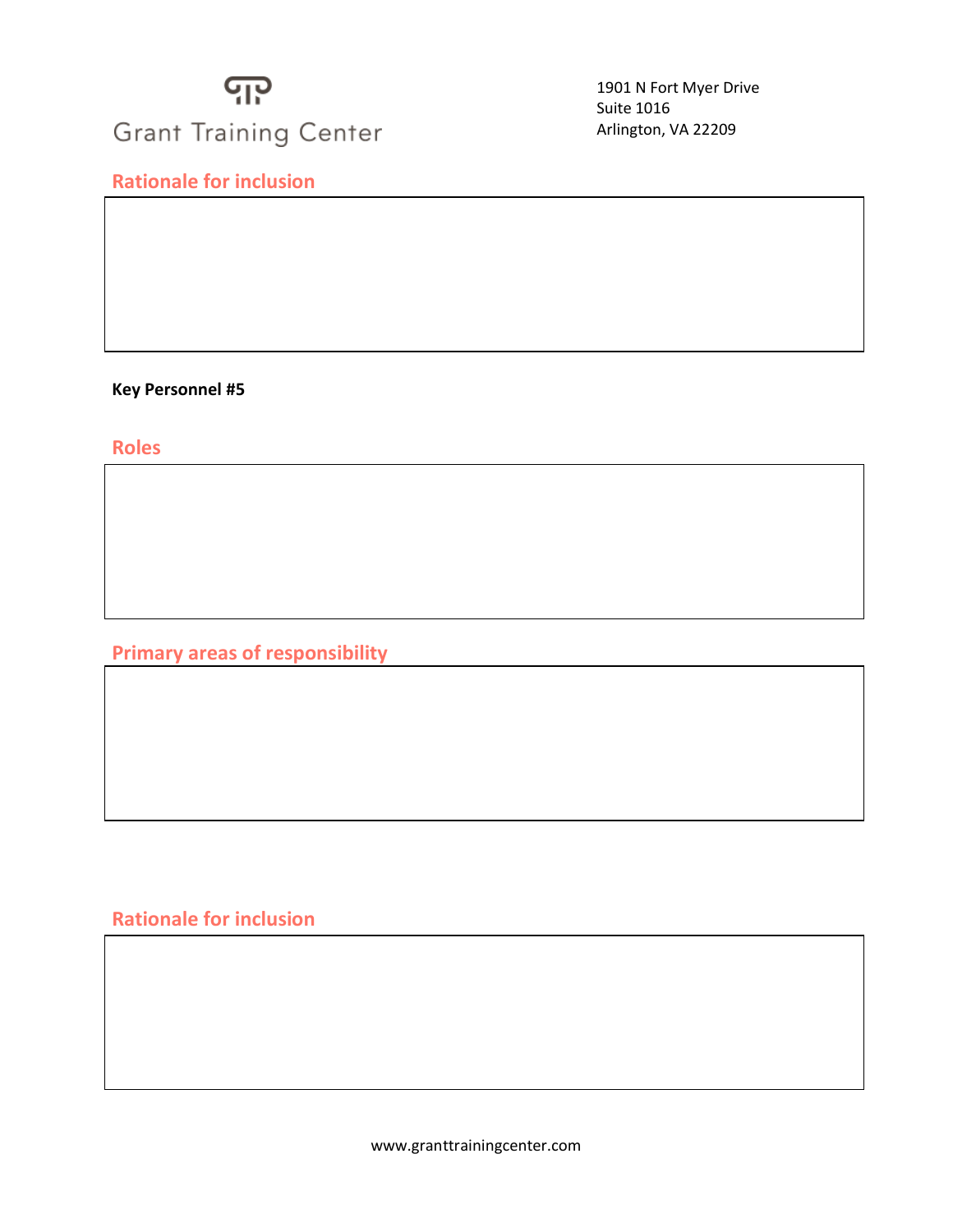# <u> ျာ</u> **Grant Training Center**

1901 N Fort Myer Drive Suite 1016 Arlington, VA 22209

#### **NON-KEY PERSONNEL**

**Non-Key Personnel #1**

**Roles**

**Primary areas of responsibility**

**Rationale for inclusion**

**Non-Key Personnel #2**

**Roles**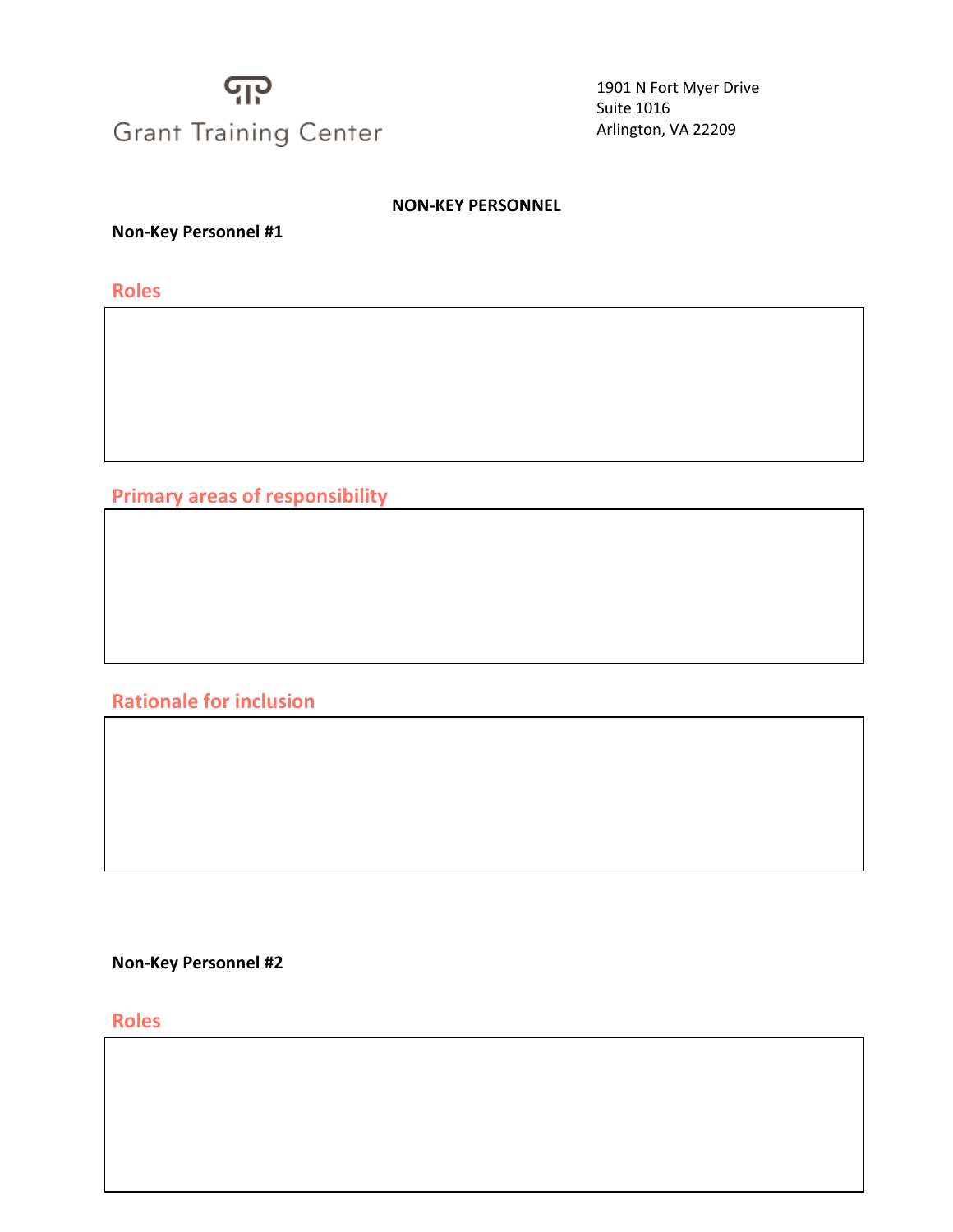# <u> ရ</u>ှာ **Grant Training Center**

1901 N Fort Myer Drive Suite 1016 Arlington, VA 22209

**Primary areas of responsibility**

### **Rationale for inclusion**

#### **Non-Key Personnel #3**

**Roles**

**Primary areas of responsibility**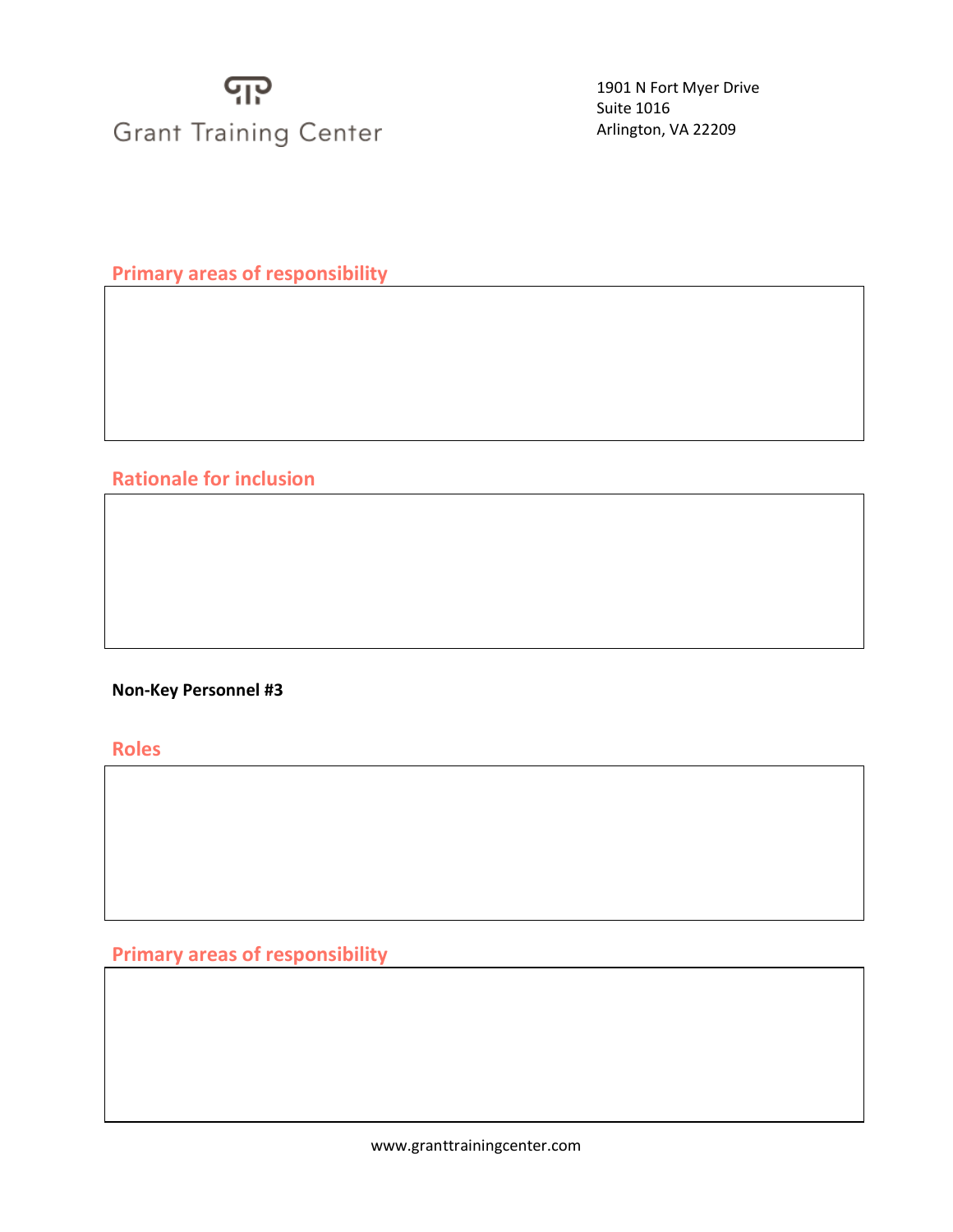# <u> ျာ</u> **Grant Training Center**

1901 N Fort Myer Drive Suite 1016 Arlington, VA 22209

## **Rationale for inclusion**

**Non-Key Personnel #4**

**Roles**

**Primary areas of responsibility**

## **Rationale for inclusion**